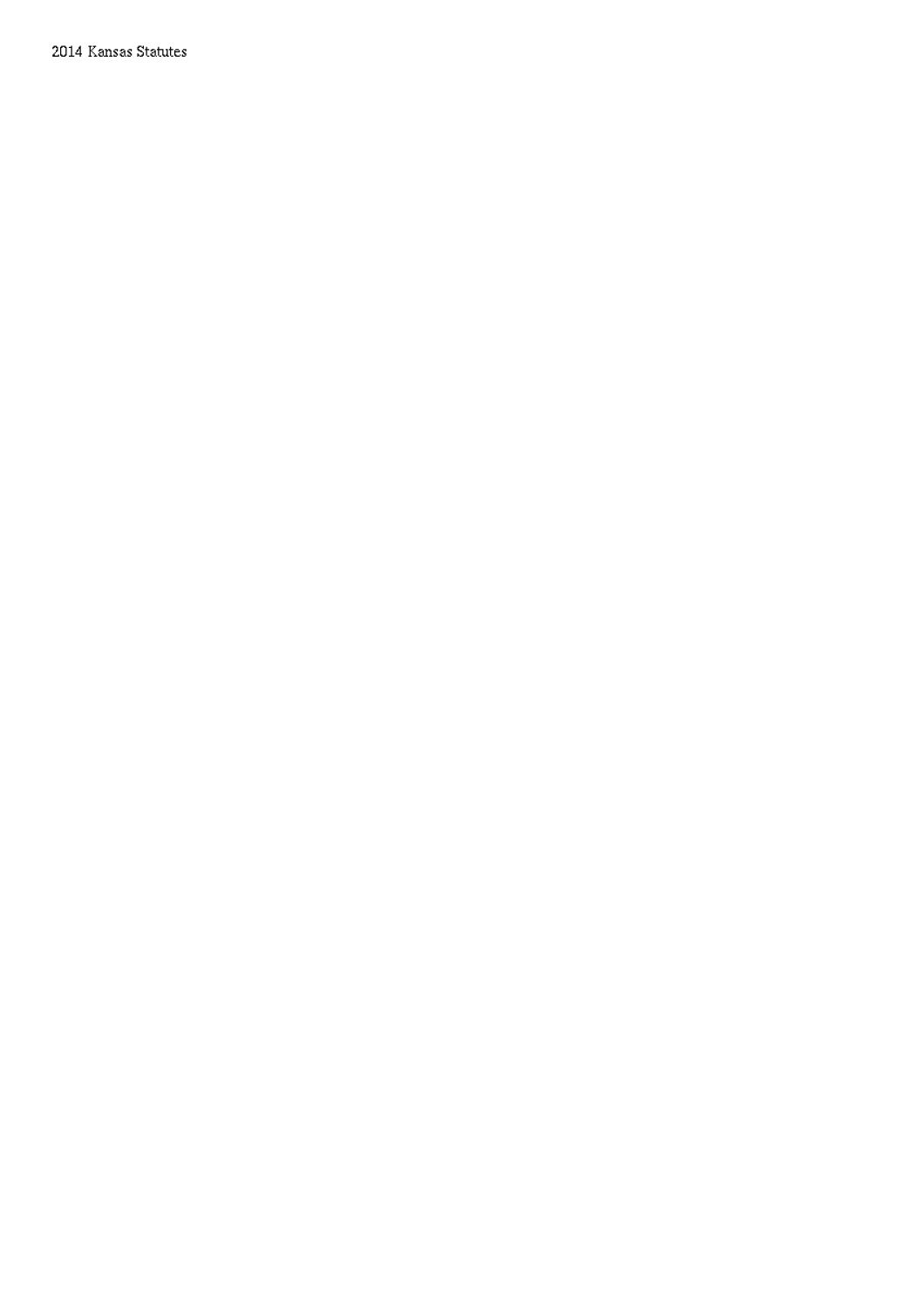**65-6703. Abortion when unborn child viable; restrictions and prohibitions; civil damages and criminal penalties for violations.** (a) No person shall perform or induce, or attempt to perform or induce an abortion when the unborn child is viable unless such person is a physician and has a documented referral from another physician not legally or financially affiliated with the physician performing or inducing, or attempting to perform or induce the abortion and both physicians provide a written determination, based upon a medical judgment arrived at using and exercising that degree of care, skill and proficiency commonly exercised by the ordinary skillful, careful and prudent physician in the same or similar circumstances and that would be made by a reasonably prudent physician, knowledgeable in the field, and knowledgeable about the case and the treatment possibilities with respect to the conditions involved, that: (1) The abortion is necessary to preserve the life of the pregnant woman; or (2) a continuation of the pregnancy will cause a substantial and irreversible physical impairment of a major bodily function of the pregnant woman. No condition shall be deemed to exist if it is based on a claim or diagnosis that the woman will engage in conduct that would result in her death or in substantial and irreversible physical impairment of a major bodily function.

(b) Except in the case of a medical emergency, a copy of the written documented referral and of the abortionperforming physician's written determination shall be provided to the pregnant woman no less than 30 minutes prior to the initiation of the abortion. The written determination shall be time-stamped at the time it is delivered to the pregnant woman. The medical basis for the determination shall also be reported by the physician as part of the written report made by the physician to the secretary of health and environment under K.S.A. 65-445, and amendments thereto. Such determination shall specify:

(1) If the unborn child was determined to be nonviable and the medical basis of such determination;

(2) if the abortion is necessary to preserve the life of the pregnant woman and the medical basis of such determination, including the specific medical condition the physician believes would cause the death of the pregnant woman; or

(3) if a continuation of the pregnancy will cause a substantial and irreversible physical impairment of a major bodily function of the pregnant woman and the medical basis of such determination, including the specific medical condition the physician believes would constitute a substantial and irreversible physical impairment of a major bodily function of the pregnant woman.

(c) (1) Except in the case of a medical emergency, prior to performing or inducing, or attempting to perform or induce an abortion upon a woman, the physician shall determine the gestational age of the unborn child according to accepted obstetrical and neonatal practice and standards applied by physicians in the same or similar circumstances. If the physician determines the gestational age is less than 22 weeks, the physician shall document as part of the medical records of the woman the basis for the determination. The medical basis for the determination of the gestational age of the unborn child shall also be reported by the physician as part of the written report made by the physician to the secretary of health and environment under K.S.A. 65-445, and amendments thereto.

(2) If the physician determines the gestational age of the unborn child is 22 or more weeks, prior to performing or inducing, or attempting to perform or induce an abortion upon the woman the physician shall determine if the unborn child is viable by using and exercising that degree of care, skill and proficiency commonly exercised by the ordinary skillful, careful and prudent physician in the same or similar circumstances. In making this determination of viability, the physician shall perform or cause to be performed such medical examinations and tests as are necessary to make a finding of the gestational age of the unborn child and shall enter such findings and determinations of viability in the medical record of the woman.

(3) If the physician determines the gestational age of an unborn child is 22 or more weeks, and determines that the unborn child is not viable and performs an abortion on the woman, the physician shall report such determinations, the medical basis and the reasons for such determinations in writing to the medical care facility in which the abortion is performed for inclusion in the report of the medical care facility to the secretary of health and environment under K.S.A. 65-445, and amendments thereto, or if the abortion is not performed in a medical care facility, the physician shall report such determinations, the medical basis and the reasons for such determinations in writing to the secretary of health and environment as part of the written report made by the physician to the secretary of health and environment under K.S.A. 65-445, and amendments thereto.

(4) If the physician who is to perform the abortion determines the gestational age of an unborn child is 22 or more weeks, and determines that the unborn child is viable, both physicians under subsection (a) determine in accordance with the provisions of subsection (a) that an abortion is necessary to preserve the life of the pregnant woman or that a continuation of the pregnancy will cause a substantial and irreversible physical impairment of a major bodily function of the pregnant woman and the physician performs an abortion on the woman, the physician who performs the abortion shall report such determinations, the medical basis and the reasons for such determinations, including the specific medical diagnosis for the determination that an abortion is necessary to preserve the life of the pregnant woman or that a continuation of the pregnancy will cause a substantial and irreversible physical impairment of a major bodily function of the pregnant woman and the name of the referring physician required by subsection (a) in writing to the medical care facility in which the abortion is performed for inclusion in the report of the medical care facility to the secretary of health and environment under K.S.A. 65-445, and amendments thereto, or if the abortion is not performed in a medical care facility, the physician who performs the abortion shall report such determinations, the medical basis and the reasons for such determinations, including the specific medical diagnosis for the determination that an abortion is necessary to preserve the life of the pregnant woman or that a continuation of the pregnancy will cause a substantial and irreversible physical impairment of a major bodily function of the pregnant woman and the name of the referring physician required by subsection (a) in writing to the secretary of health and environment as part of the written report made by the physician to the secretary of health and environment under K.S.A. 65-445, and amendments thereto.

(5) The physician shall retain the medical records required to be kept under paragraphs (1) and (2) of this subsection (c) for not less than 10 years and shall retain a copy of the written reports required under paragraphs (3) and (4) of this subsection (c) for not less than 10 years.

(d) The secretary of health and environment shall adopt rules and regulations to administer this section. Such rules and regulations shall include:

(1) A detailed list of the information that must be kept by a physician under paragraphs (1) and (2) of subsection (c);

(2) the contents of the written reports required under paragraphs (3) and (4) of subsection (c); and